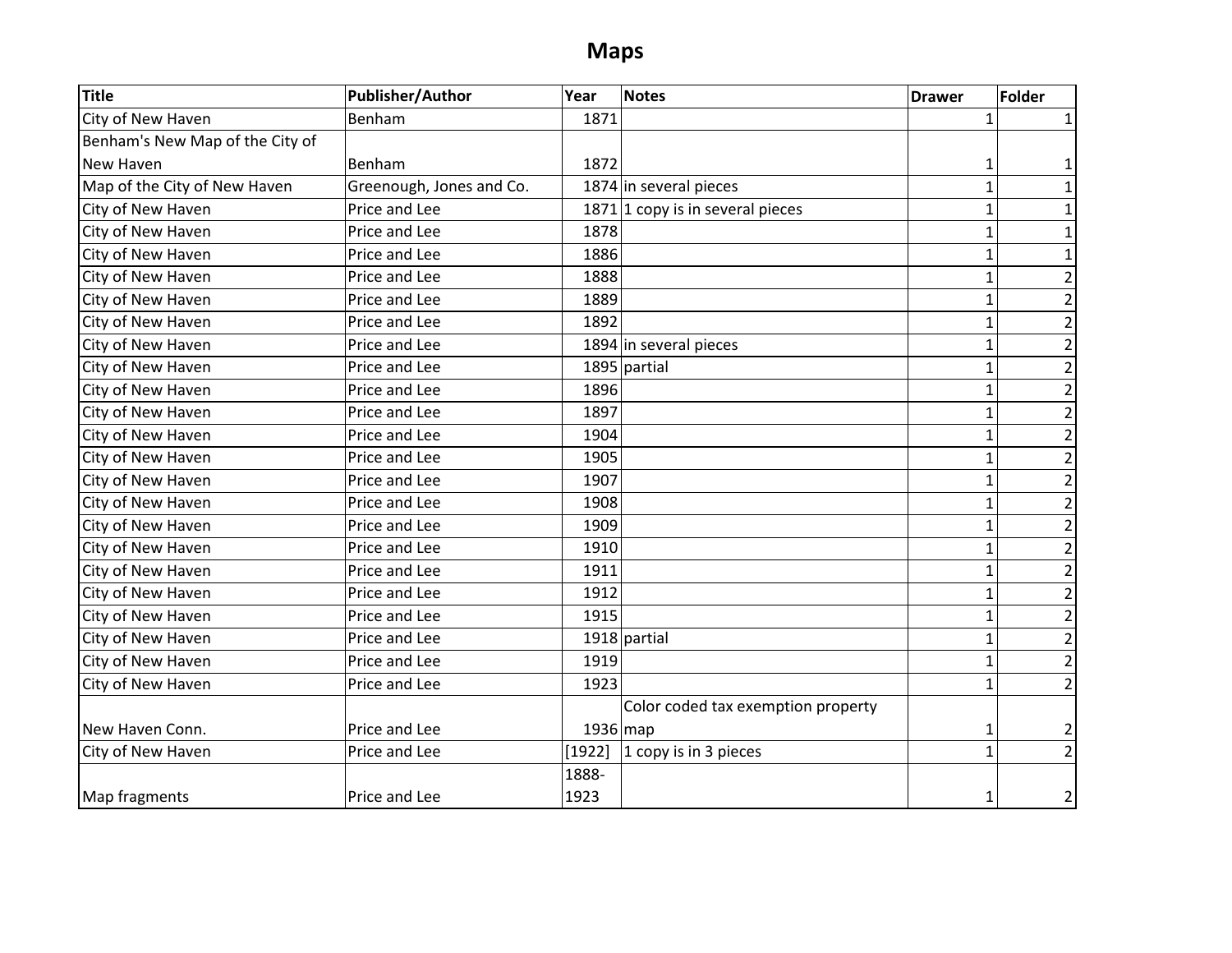| Title                                  | Publisher/Author               | Year | <b>Notes</b>                           | <b>Drawer</b>  | <b>Folder</b>           |
|----------------------------------------|--------------------------------|------|----------------------------------------|----------------|-------------------------|
|                                        |                                |      |                                        |                |                         |
| Price and Lee Co's New Map of New      |                                |      |                                        |                |                         |
| Haven, East Haven and West Haven       | Price and Lee                  |      | Hamden and North Haven on reverse      | 1              | 3                       |
| Price and Lee Co's New Map of New      |                                |      |                                        |                |                         |
| Haven, East Haven and West Haven       |                                |      |                                        |                |                         |
| Conn.                                  | Price and Lee                  |      |                                        | 1              | $\overline{\mathbf{3}}$ |
| New Haven, East Haven and West         |                                |      | Hamden and North Haven on reverse;     |                |                         |
| Haven                                  | Price and Lee                  |      | in 2 pieces                            | $\mathbf{1}$   | $\overline{3}$          |
|                                        |                                |      | plate from fire insurance map of       |                |                         |
|                                        |                                |      | downtown, showing Yale College and     |                |                         |
| New Haven                              |                                |      | public square                          | 1              | 3                       |
|                                        |                                |      |                                        |                |                         |
|                                        | Department of the Interior, U. |      |                                        |                |                         |
| New Haven Quadrangle                   | S. Geological Survey           |      | 1892 1944 reprint                      | 2              | 1                       |
|                                        | U. S. Coast and Geodetic       |      |                                        |                |                         |
| New Haven Harbor                       | Survey                         | 1931 |                                        | 2              | 1                       |
|                                        | U. S. Coast and Geodetic       |      |                                        |                |                         |
| New Haven Harbor                       | Survey                         | 1935 |                                        | $\overline{2}$ | 1                       |
|                                        | U. S. Coastal and Geodetic     |      |                                        |                |                         |
| New Haven Harbor (in 3 pieces)         | Survey                         |      | 1925 3 pieces                          | 2              | 1                       |
|                                        | U.S. Engineer Office,          |      |                                        |                |                         |
| New Haven Harbor, Conn.                | Providence, RI                 | 1932 |                                        | 2              | 1                       |
| New Haven                              | U. S. Geological Survey        | 1947 |                                        | $\overline{2}$ | $1\vert$                |
|                                        |                                |      | pages from U.S. Coast Survey Atlas; 14 |                |                         |
| <b>Harbor of New Haven Connecticut</b> | <b>US Coast Survey</b>         |      | $1876$ maps                            | 2              | 2                       |
| Zoning map of New Haven                | <b>Bureau of Engineering</b>   | 1939 |                                        | $\overline{2}$ | $\overline{3}$          |
| Zoning Map City of New Haven           |                                |      |                                        |                |                         |
| Connecticut                            | <b>Bureau of Engineering</b>   | 1954 |                                        | 2              | 3                       |
| Zoning Maps of New Haven               | City Plan Dept.                | 1992 |                                        | $\overline{2}$ | $\overline{3}$          |
| Zoning Map City of New Haven           |                                |      |                                        |                |                         |
| Connecticut                            | <b>Bureau of Engineering</b>   | 1934 |                                        | 2              | $\overline{\mathbf{3}}$ |
| City of New Haven, Connecticut         |                                |      |                                        |                |                         |
| Planimetric Map                        | Aero Service Corporation       | 1965 |                                        | 2              | 4                       |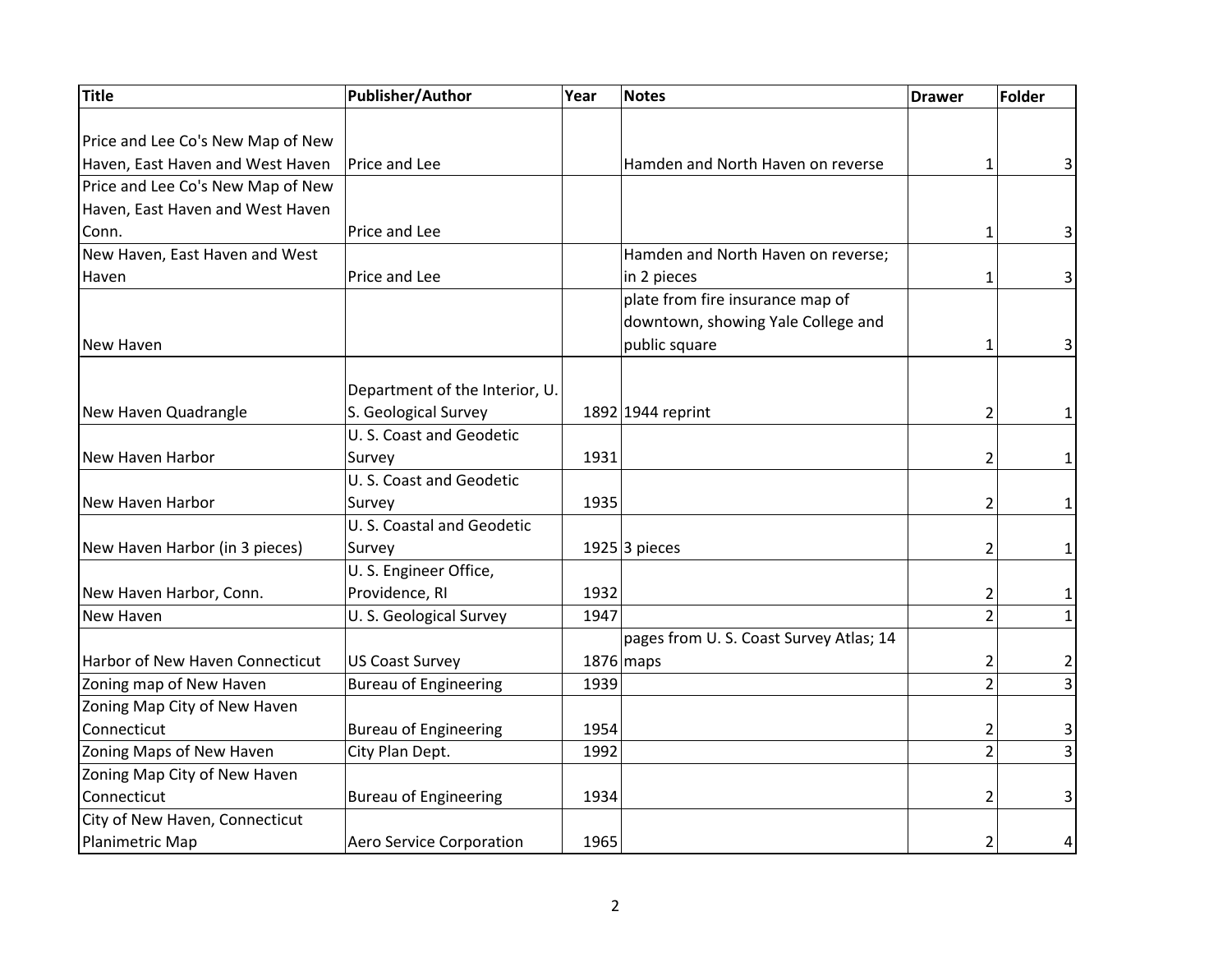| <b>Title</b>                        | Publisher/Author             | Year   | <b>Notes</b>                            | <b>Drawer</b>  | Folder                  |
|-------------------------------------|------------------------------|--------|-----------------------------------------|----------------|-------------------------|
| Map of the City of New Haven and    |                              |        |                                         |                |                         |
| Vicinity                            | Buckingham, D. W.            | 1849   |                                         | $\overline{2}$ |                         |
| Map of New Haven and Vicinity       | <b>Bureau of Engineering</b> | 1957   |                                         | $\overline{2}$ | 4                       |
|                                     |                              |        | planimetric map from aerial             |                |                         |
| <b>Ward Redistricting</b>           | City of New Haven            |        | 1968 photography                        | 3              | 1                       |
|                                     | City Plan Commission, New    |        |                                         |                |                         |
| Libraries and Schools               | Haven, CT                    | 1962   |                                         | 3              | 1                       |
|                                     |                              |        |                                         |                |                         |
| 1970 Census Tracts                  | New Haven City Plan Dept.    | 1975   |                                         | 3              | 1                       |
| 1970 Census                         |                              | 1971   |                                         | 3              | 1                       |
| 1970 Census Tracts and Blocks       | <b>City Plan Department</b>  | 1975   |                                         | 3              | 1                       |
| New Haven's neighborhoods           | <b>City Plan Department</b>  | 1978   |                                         | 3              | $\overline{2}$          |
| 1980 Census Neighborhood Statistics |                              |        |                                         |                |                         |
| Program (NSP)                       | <b>City Plan Department</b>  | 1984   |                                         | 3              | $\overline{2}$          |
| New Haven Wards: 1992               | <b>City Plan Department</b>  | 1992   |                                         | 3              | $\overline{2}$          |
|                                     |                              |        |                                         |                |                         |
| New Haven Wards: 1992               | <b>City Plan Department</b>  |        | 1992 Community-based policing districts | 3              | $\overline{\mathbf{c}}$ |
| New Haven Street Index              | <b>City Plan Department</b>  | 1992   |                                         | $\overline{3}$ | $\overline{3}$          |
| 1990 Census Tracts and Blocks       | <b>City Plan Department</b>  | [1990] |                                         | 3              | $\overline{3}$          |
| Map of the City of New Haven and    |                              |        |                                         |                |                         |
| Vicinity                            | <b>Collins and Clark</b>     | 1851   |                                         | 3              | 4                       |
| Greater New Haven Bus System        |                              |        |                                         |                |                         |
| Route Map                           | <b>CT Transit</b>            | 1999   |                                         | 3              | 4                       |
| <b>New Haven Libraries</b>          | Dept. of Engineering         |        | 1998 includes police substations        | 3              | $\overline{4}$          |
|                                     |                              |        | with short geographic description; in 2 |                |                         |
| Plan of the City of New Haven       | Doolittle, Amos              |        | 1824 pieces                             | 4              | 1                       |
|                                     |                              |        |                                         |                |                         |
| Map Accompanying Report to the      |                              |        |                                         |                |                         |
| Civic Improvement Committee         | Gilbert/Olmsted              | 1910   |                                         | 4              | 1                       |
| Yale University and New Haven       | <b>Hedberg Maps</b>          | 1995   |                                         | 4              | 1                       |
| Plan of the Town of New Haven with  |                              |        |                                         |                |                         |
| Names and Professions               | Mailhouse, Jacob             |        | 1748 1931 reprint                       | 4              | 1                       |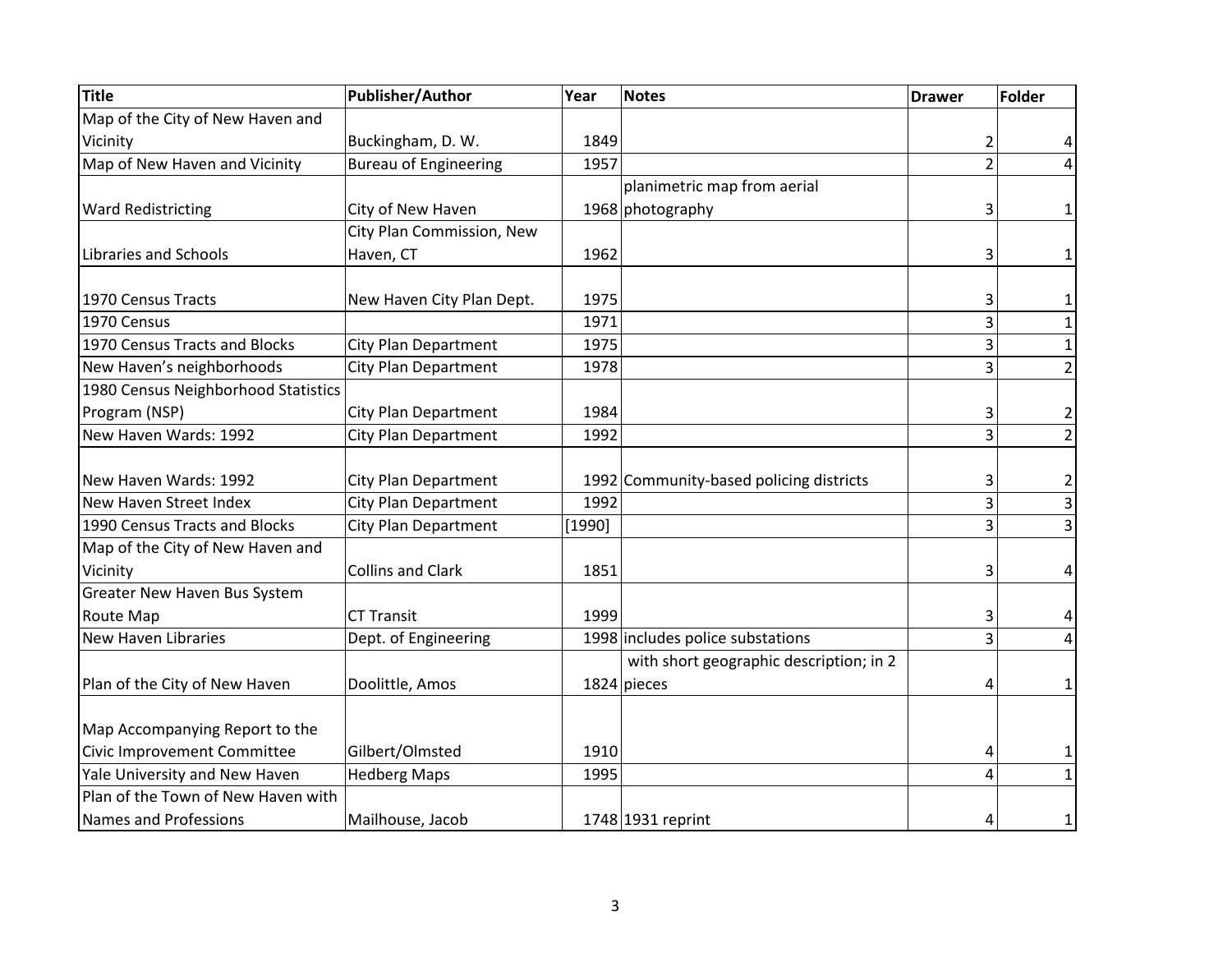| Title                             | Publisher/Author                 | Year   | <b>Notes</b>                        | <b>Drawer</b> | <b>Folder</b>           |
|-----------------------------------|----------------------------------|--------|-------------------------------------|---------------|-------------------------|
| Ward Map/Map of New Haven and     | New Haven Bureau of              |        |                                     |               |                         |
| Vicinity                          | Engineering                      | 1954   |                                     | 4             | $\overline{2}$          |
|                                   |                                  |        |                                     |               |                         |
| New Haven Facilities Map          | New Haven City Plan Dept.        | 1998   |                                     | 4             | $\overline{2}$          |
|                                   |                                  |        |                                     |               |                         |
| <b>Aldermanic Wards</b>           | New Haven City Plan Dept.        | 2002   |                                     | 4             | 2                       |
|                                   |                                  |        |                                     |               |                         |
|                                   | <b>New Haven Connecticut</b>     |        |                                     |               |                         |
| <b>Public Libraries Survey</b>    | <b>Community Renewal Program</b> | 1961   |                                     | 4             | 2                       |
|                                   |                                  |        |                                     |               |                         |
| New Haven, Conn.                  | Nirenstein, Nathan               |        | downtown, showing business names    | 4             | 3                       |
|                                   | Secretery's Office, Yale         |        |                                     |               |                         |
| Yale University Campus Map        | University                       | 1961   |                                     | 4             | $\overline{\mathbf{3}}$ |
|                                   | U.S. Department of               |        |                                     |               |                         |
| New Haven, Connecticut, by Census | Commerce, Bureau of the          |        |                                     |               |                         |
| Tracts and Blocks: 1960           | Census                           |        |                                     | 4             | $\overline{\mathbf{3}}$ |
| Map of City of New Haven from     |                                  |        |                                     |               |                         |
| Surveys                           | Whiteford, R.                    | 1852   |                                     | 4             | 4                       |
| Map of the City of New Haven      | Whiteford, R.                    | [1866] |                                     | 4             | $\vert 4 \vert$         |
| Westville, Town of New Haven, New |                                  |        |                                     |               |                         |
| Haven Co. Conn.                   |                                  |        | 1868 photocopy                      | 4             | 4                       |
|                                   |                                  |        |                                     |               |                         |
| Harbor of New Haven Connecticut   |                                  | 1875   |                                     | 4             | 4                       |
|                                   |                                  |        |                                     |               |                         |
| Water Front of City of New Haven  |                                  | 1876   |                                     | 4             | 4                       |
| <b>New Haven Connecticut</b>      |                                  |        | 1963 shows streets and rivers       | 5             | 1                       |
|                                   |                                  |        | planimetric map from aerial         |               |                         |
| Ward Map                          |                                  |        | 1965 photography; 3 copies          | 5             | 1                       |
|                                   |                                  |        | hand drawn on 1965 map; 1 large map |               |                         |
| Polling Places for Nov. 7, 1972   |                                  |        | 1972 and 1 small map                | 5             | 1                       |
| <b>Polling Places</b>             |                                  | 1976   |                                     | 5             | $\mathbf 1$             |
| Ward Map City of New Haven        |                                  | 1976   |                                     | 5             | $\overline{2}$          |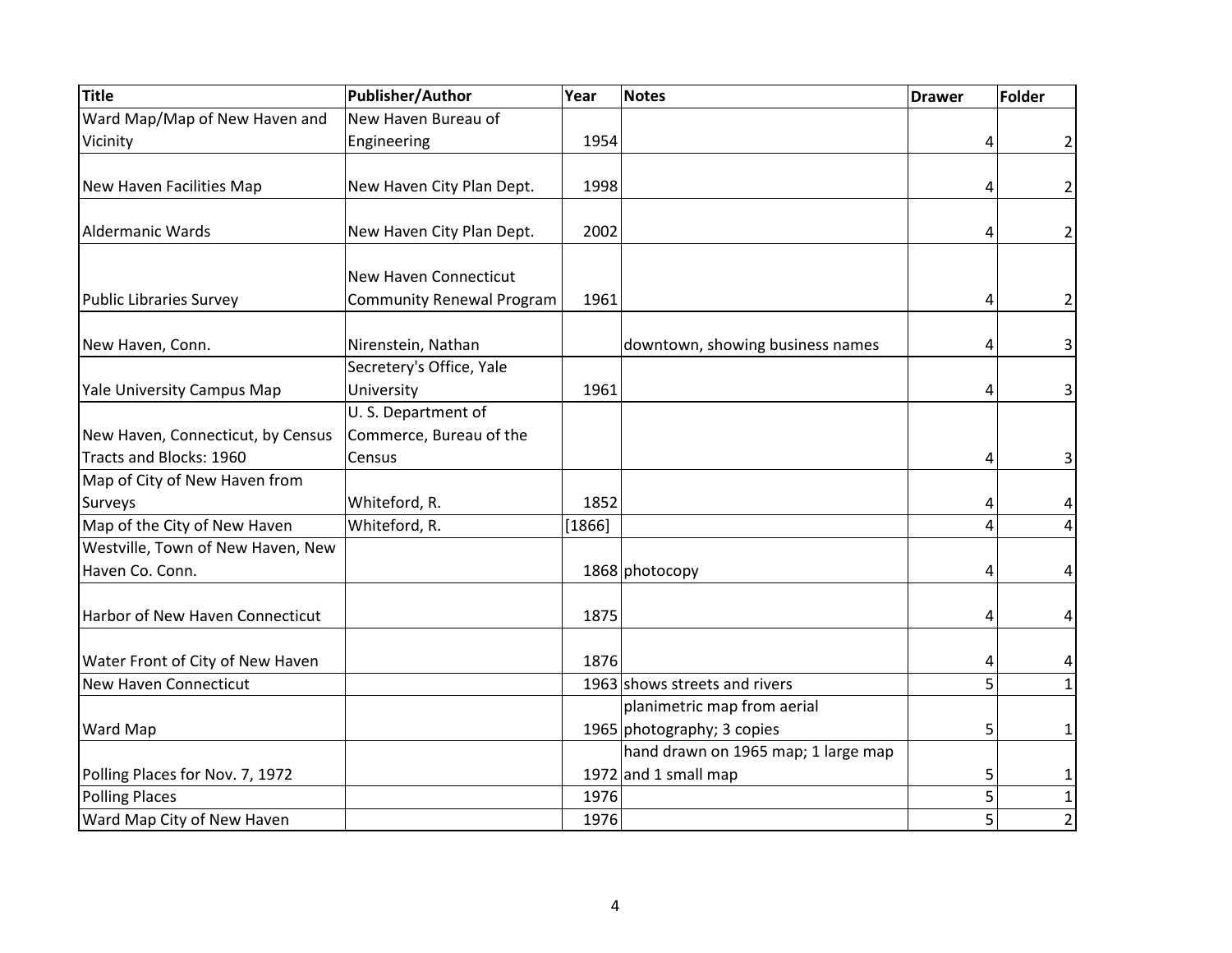| Title                               | <b>Publisher/Author</b>     | Year     | <b>Notes</b>                            | <b>Drawer</b> | <b>Folder</b>           |
|-------------------------------------|-----------------------------|----------|-----------------------------------------|---------------|-------------------------|
|                                     |                             |          |                                         |               |                         |
| Map of the City of New Haven        |                             | $[1869]$ | shows fire alarm telegraph signal boxes | 5             | 2                       |
| Plan of the Sewerage System of the  |                             |          |                                         |               |                         |
| City of New Haven                   |                             | $[1874]$ |                                         | 5             | 2                       |
| Map Showing New Haven Harbor        |                             |          |                                         |               |                         |
| and Adjoining Shores                |                             | [1878]   |                                         | 5             | 2                       |
| Photocopies of New Haven, CT and    |                             | 1796-    | 10 pages in 1 folder; items listed on   |               |                         |
| railroad maps                       |                             | 1915     | folder                                  | 5             | 2                       |
| 5:Sherman                           |                             |          | Sherman Avenue and vicinity             | 5             | $\overline{2}$          |
|                                     |                             |          | side 1 shows downtown, side 2 shows     |               |                         |
| Location of the Yale University     |                             |          | wider view of New Haven; handwritten    |               |                         |
| <b>Buildings</b>                    |                             |          | note says "before late 1920's."         | 5             | $\overline{\mathbf{3}}$ |
| Champion Map of Greater New         |                             |          |                                         |               |                         |
| Haven, Connecticut with Main Map    |                             |          |                                         |               |                         |
| Index                               | Champion                    |          | business directory listing on reverse   | 5             | 3                       |
| Map of New Haven, West Haven,       |                             |          |                                         |               |                         |
| East Haven, Fair Haven, and New     |                             |          |                                         |               |                         |
| <b>Haven County</b>                 | Dolph and Stewart           |          | rolled                                  | 5             |                         |
|                                     | New Haven Chamber of        |          |                                         |               |                         |
| Region of South Central Connecticut | Commerce                    | 1972     |                                         | 5             | $\overline{\mathbf{3}}$ |
| Map of New Haven County             | New Haven County League of  |          |                                         |               |                         |
| Connecticut                         | <b>Women Voters</b>         |          | 1934 with drawings by S. Jerome Hoxie   | 5             | $\overline{\mathbf{3}}$ |
| South Central Connecticut Planning  |                             |          |                                         |               |                         |
| Region: Proposed Land Use Plan--    | Regional Planning Agency of |          |                                         |               |                         |
| 2000                                | South Central Connecticut   | 1968     |                                         | 5             | $\overline{\mathbf{3}}$ |
|                                     |                             | 1894     |                                         |               |                         |
|                                     |                             | $(?)$ ,  |                                         |               |                         |
|                                     |                             | 1895,    | 8 extremely fragile pages with 22 pages |               |                         |
| New Haven Evening Register pages    | New Haven Evening Register  | 1898     | of photocopies of same articles         | 5             | 4                       |
| City of Bridgeport (in 2 pieces)    | Price and Lee               |          | $1900$ 2 pieces                         | 5             | $\vert 4 \vert$         |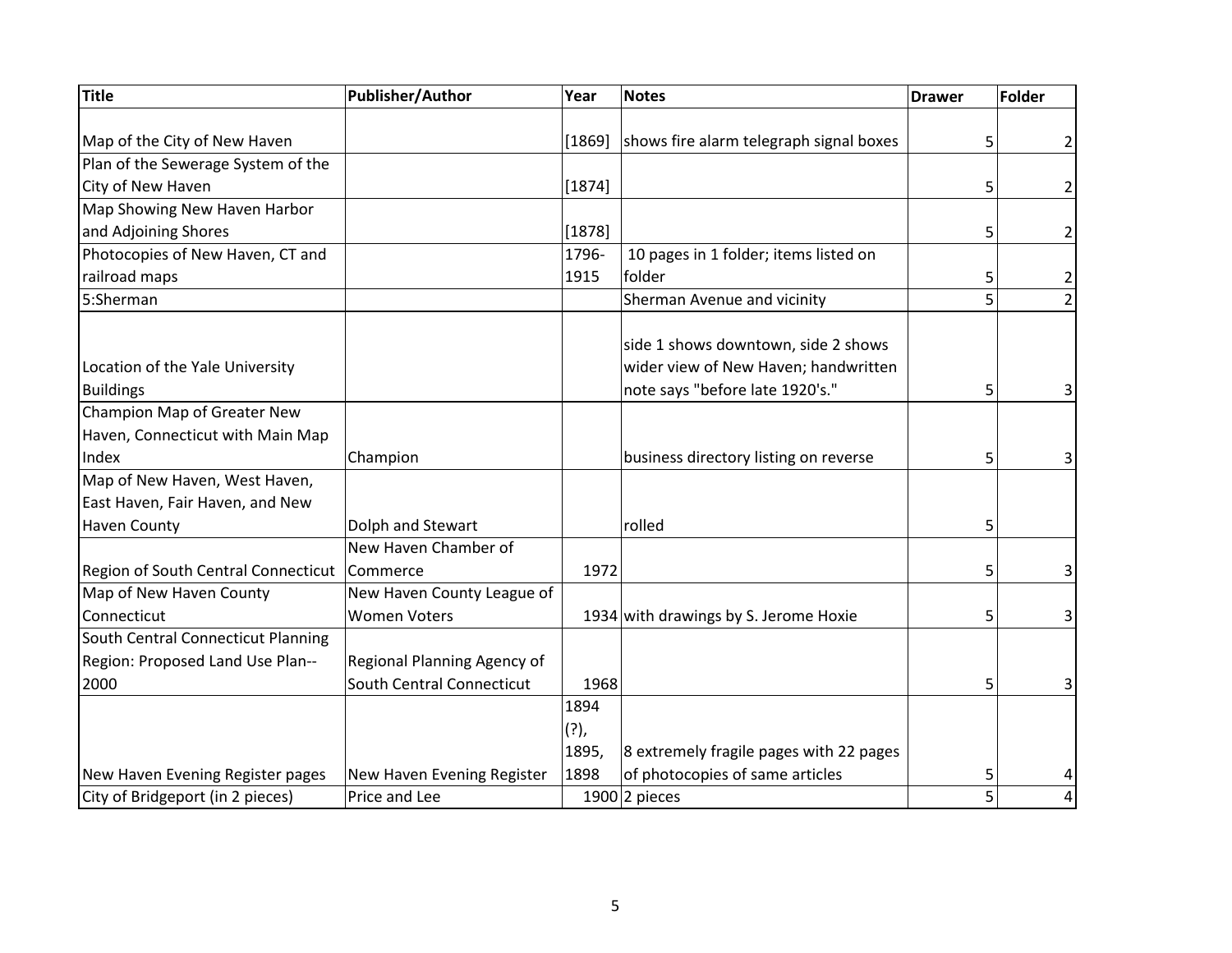| Title                             | <b>Publisher/Author</b>        | Year | <b>Notes</b>                          | <b>Drawer</b> | <b>Folder</b>  |
|-----------------------------------|--------------------------------|------|---------------------------------------|---------------|----------------|
|                                   |                                |      | includes alphabetic listing of waters |               |                |
|                                   | CT Board of Fisheries and      |      | covered in the series; 61 maps as of  |               |                |
| Survey maps of CT Lakes and Ponds | Game                           |      | 1940 12/3/2015                        | 5             | 4              |
|                                   |                                |      |                                       |               |                |
|                                   | Department of the Interior, U. |      |                                       |               |                |
| <b>Connecticut Gilead Sheet</b>   | S. Geological Survey           |      | 1892 1922 reprint                     | 5             | 4              |
|                                   |                                |      |                                       |               |                |
|                                   | Department of the Interior, U. |      |                                       |               |                |
| <b>Connecticut Granby Sheet</b>   | S. Geological Survey           |      | 1892 1917 reprint                     | 5             | 4              |
|                                   |                                |      |                                       |               |                |
|                                   | Department of the Interior, U. |      |                                       |               |                |
| Connecticut Hartford Sheet        | S. Geological Survey           |      | 1892 1915 reprint                     | 5             | 4              |
|                                   |                                |      |                                       |               |                |
|                                   | Department of the Interior, U. |      |                                       |               |                |
| <b>Connecticut Norwalk Sheet</b>  | S. Geological Survey           |      | 1893 1913 reprint                     | 5             | 4              |
|                                   |                                |      |                                       |               |                |
| Connecticut-Rhode Island, Moosup  | Department of the Interior, U. |      |                                       |               |                |
| Sheet                             | S. Geological Survey           |      | 1893 1921 reprint                     | 5             | 4              |
| Connecticut River, Higganum to    | U. S. Coast and Geodetic       |      |                                       |               |                |
| <b>Rocky Hill</b>                 | Survey                         |      | 1937 1938 reissue                     | 6             | 1              |
| Connecticut River, Rocky Hill to  | U. S. Coast and Geodetic       |      |                                       |               |                |
| Hartford                          | Survey                         | 1937 |                                       | 6             | 1              |
| Connecticut River, Deep River to  | U. S. Coast and Geodetic       |      |                                       |               |                |
| Higganum                          | Survey                         |      | 1938 1939 reissue                     | 6             | 1              |
|                                   | U.S. Coast and Geodetic        |      |                                       |               |                |
| Long Island Sound, Western Part   | Survey                         | 1940 |                                       | 6             | 1              |
| <b>Connecticut Derby Sheet</b>    | U.S. Geological Survey         |      | 1893 1912 reprint                     | 6             | $\mathbf 1$    |
| <b>State of Connecticut</b>       | U.S. Geological Survey         |      | 5 base maps with variations           | 6             | $\overline{2}$ |
| Norwich Quadrangle Connecticut -  | U.S. Geological Survey,        |      |                                       |               |                |
| New London Co.                    | <b>Highway Department</b>      | 1954 |                                       | 6             | 3              |
| New London Quadrangle             | U.S. Geological Survey,        |      |                                       |               |                |
| <b>Connecticut - New York</b>     | <b>Highway Department</b>      |      | 1958 photorevised 1970                | 6             | $\vert$        |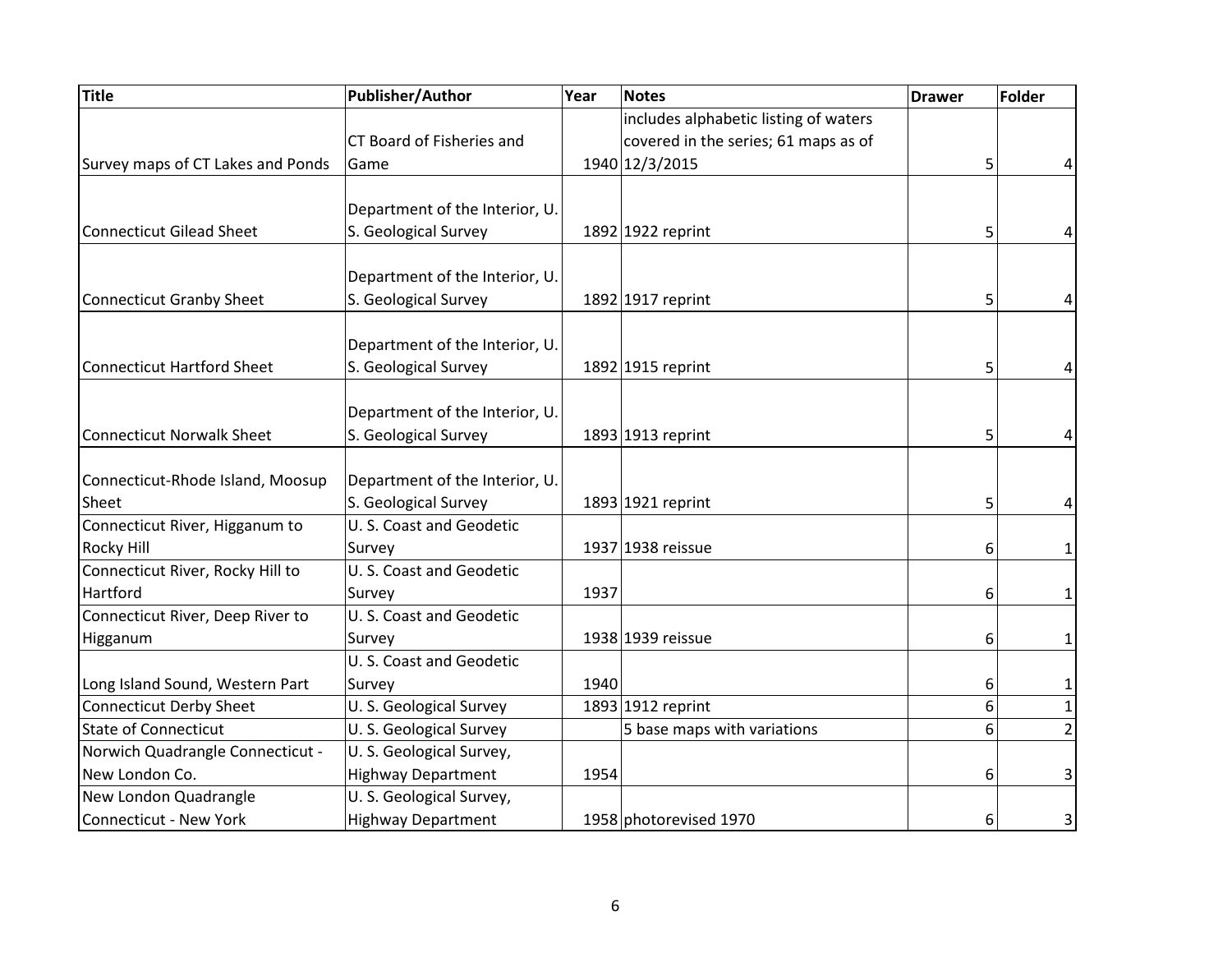| Title                                     | Publisher/Author                   | Year | <b>Notes</b>                             | <b>Drawer</b> | <b>Folder</b> |
|-------------------------------------------|------------------------------------|------|------------------------------------------|---------------|---------------|
| Uncasville Quadrangle Connecticut -       | U.S. Geological Survey,            |      |                                          |               |               |
| New London Co.                            | <b>Highway Department</b>          |      | 1958 photorevised 1970                   | 6             | 3             |
|                                           | U.S. Geological Survey,            |      |                                          |               |               |
| Newtown Quadrangle Connecticut            | <b>Highway Department</b>          | 1963 |                                          | 6             | 3             |
| State of Connecticut Highway Dept,        | United States Dept. of the         |      |                                          |               |               |
| New Haven Quadrangle                      | Interior, Geological Survey        | 1967 |                                          | 6             | 3             |
| Geographical, Statistical and             |                                    |      |                                          |               |               |
| Historical Map of Connecticut (in 2       |                                    |      | 2 pieces; reprint; handwritten note says |               |               |
| pieces)                                   | Carey and Lea                      |      | original was published in 1827.          | 6             | 4             |
|                                           | <b>Connecticut Office of Civil</b> |      | pre-attack dispersal routes-- critical   |               |               |
| Civil Defense Highway Map                 | Defense                            |      | 1954 targets                             | 6             | 4             |
|                                           |                                    |      |                                          |               |               |
| <b>Connecticut Guidemap</b>               | <b>Emergency Relief Commission</b> | 1935 |                                          | 6             | 4             |
| Connecticut                               | George F. Cram Company             |      | 1922 shows state forests and parks       | 6             | 4             |
| Connecticut with Portions of New          |                                    |      |                                          |               |               |
| York and Rhode Island                     | J. H. Colton and Co.               | 1855 |                                          | 6             | 4             |
| Connecticut                               | Mitchell, S. Augustus              | 1847 |                                          | 6             | 4             |
| <b>Connecticut Conservation and</b>       |                                    |      |                                          |               |               |
| Development Policies Plan                 | Office of Policy and               |      |                                          |               |               |
| <b>Locational Guide Map</b>               | Management                         | 1992 |                                          | 7             | 1             |
|                                           |                                    |      |                                          |               |               |
| <b>Connecticut Conservation and</b>       | Office of Policy and               |      |                                          |               |               |
| Development Locational Guide Map          | Management                         | 1998 |                                          | 7             | 1             |
| Map of New London county, Conn.           |                                    |      |                                          |               |               |
|                                           |                                    |      |                                          |               |               |
| <b>Showing Rural Delivery Service</b>     | Post Office Department             |      | blueprint                                | 7             | 2             |
| Map of Tolland County, Connecticut        |                                    |      |                                          |               |               |
| <b>Showing Rural Delivery Service</b>     | Post Office Department             |      | blueprint                                | 7             | 2             |
| Map of Windham County,                    |                                    |      |                                          |               |               |
| <b>Connecticut Showing Rural Delivery</b> |                                    |      |                                          |               |               |
| Service                                   | Post Office Department             |      | blueprint                                | 7             | 2             |